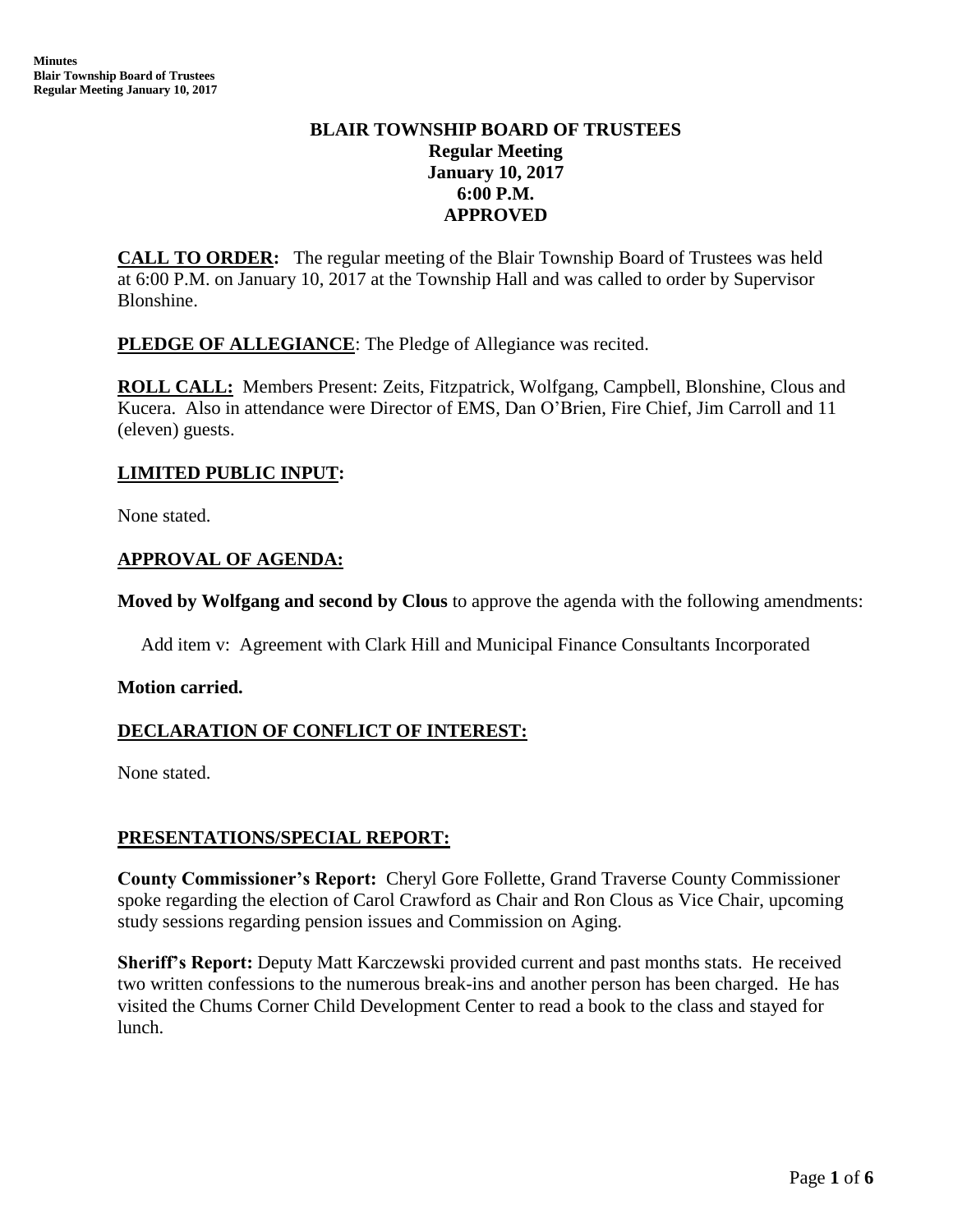## **ANNOUNCEMENTS/CORRESPONDENCE**

Board Member Wolfgang discussed the May election; so far BATA is the only issue on the ballot. The new election equipment should be delivered to each township this spring.

Supervisor Blonshine spoke regarding numerous street lights that are out in the township and she would like others to contact the Township if they notice other lights that are out. She is compiling a list and will contact Cherryland Electric in the next few weeks to have them replaced. She also received an email from Penni Shafer regarding a resolution dated October 20, 2016 from TADL to not support a library in Blair Township.

Board Member Campbell spoke regarding the Department of Labor new overtime regulations currently being challenged in court, expansion of training grants for firefighters and encouraged all board members to review MTA expectations regarding statutory duties.

| FUND                      | <b>CHECK NUMBERS</b> | <b>TOTALS</b> |                        | <b>REPORTS</b>                               |
|---------------------------|----------------------|---------------|------------------------|----------------------------------------------|
| General Fund              | #32661-#32718        |               |                        |                                              |
| Ambulance Fund            | #17796-#17841        | \$<br>\$      | 83,692.85<br>51,523.38 | <b>Assessing Report</b><br><b>EMS</b> Report |
| Fire and Police Fund      | #11030-#11065        | \$            | 42,624.60              | Fire Dept. Report                            |
| Trust & Agency Fund       | #1910                | \$            | 73.00                  | Treasurer's Report                           |
| Sewer Bill Fund           | #1827-#1836          | \$            | 7,936.65               | Water Dept. Report                           |
| Sewer Assmt. Fund         | $# -0-$              | \$            | $-0-$                  | <b>Zoning Report</b>                         |
| Water Assmt, Fund         | $# -0-$              | \$            |                        | Minutes December 13, 2016                    |
| Water Bill Fund           | #4973-#5006          |               | 41,858.22              | <b>Regular Meeting</b>                       |
| <b>RD RRI Account</b>     | $# -0-$              | \$            | $-()$                  |                                              |
| <b>RD</b> Debt Retirement | $# -0-$              | \$            | $-0-$                  |                                              |
| Milfoil Fund              | $# -() -$            | \$            | -0-                    |                                              |

## **CONSENT CALENDAR**:

**Moved by Wolfgang second by Kucera** to approve the Consent Calendar with the addition General Fund check #32718 to KCI for assessment change notice postage. **Yes:** Kucera, Clous, Blonshine, Zeits, Campbell, Fitzpatrick and Wolfgang. **Motion carried.**

### **UNFINISHED BUSINESS**:

### **a. Intercept Payments**

The Director of EMS Dan O'Brien has been working diligently with the Treasurer to get the billing discrepancies taken care of. He has secured 5 corrected contracts and needs to initiate a contract with Benzie County.

### **b. Quote on Sign**

Have received two quotes and would like one more, then budget for this expense in FY 2017/2018.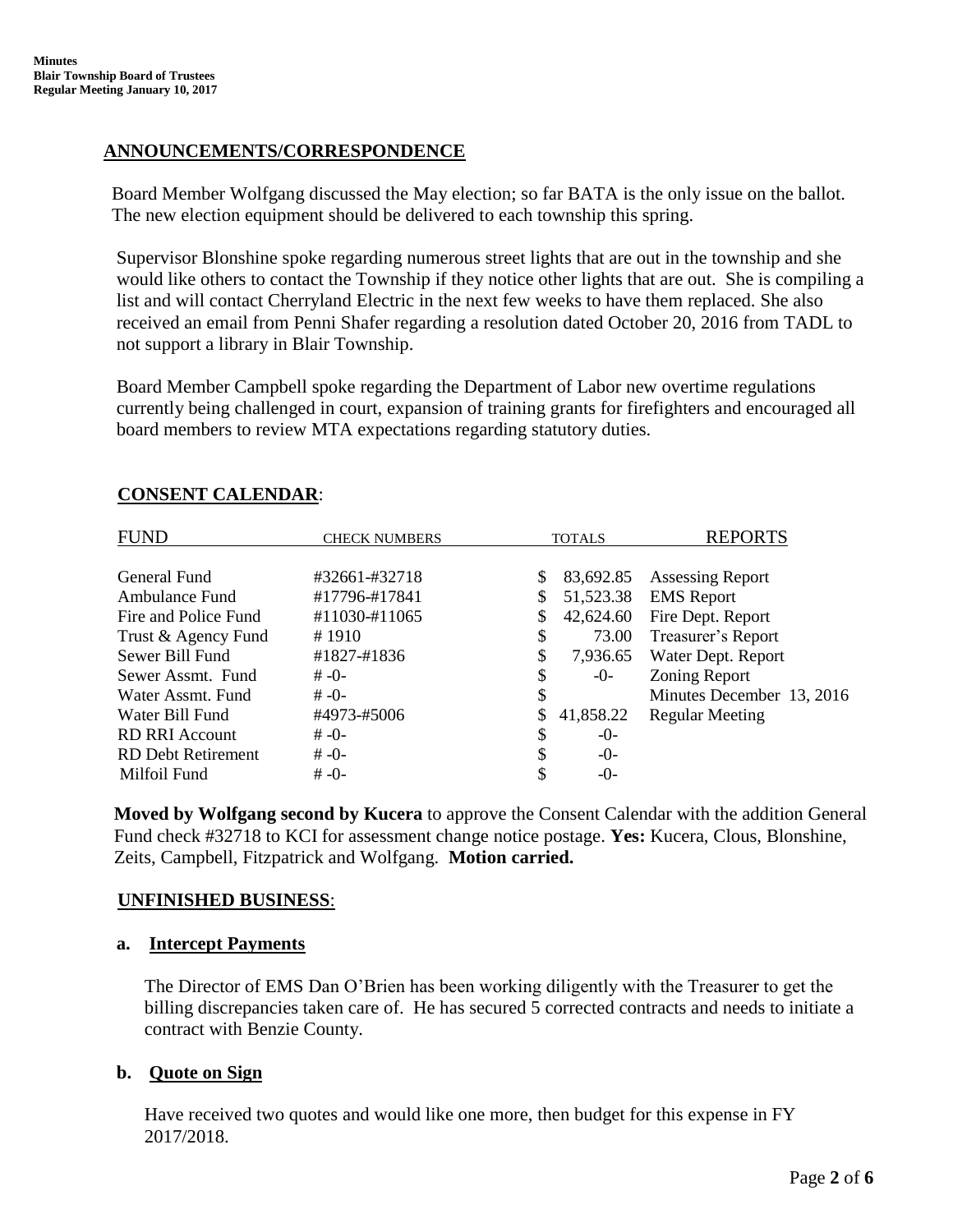### **c. Master Plan**

The Supervisor, Clerk & Treasurer have had a couple meetings with business owners regarding their thoughts, ideas, and input regarding the Master Plan. They are aware of the special board meeting on January 11, 2017 regarding the Master Plan. The business owners indicate that they will again hold a Business Association Meeting and would like Blair Township to be involved.

### **NEW BUSINESS:**

## **a. Township Attorney**

**Moved by Wolfgang second by Clous** to appoint Shawn Worden as the Township attorney effective immediately at a rate of \$175.00/hr. **Yes:** Zeits, Campbell, Fitzpatrick, Kucera, Wolfgang, Blonshine and Clous. **No:** None. **Motion carried.**

## **b. Ed Draper Part time Paramedic/Firefighter**

When Ed Draper resigned as the Medical Director his letter of resignation stated that he would like to stay on as a part-time Paramedic/Firefighter. Since that time, he has indicated that he cannot commit the time. No further action needed.

## **c. Full time Paramedic/Firefighter**

**Moved by Wolfgang second by Kucera** to appoint an interview committee for full time Paramedic/Firefighter position consisting of Fire Chief Carroll, Director of EMS O'Brien, Board Member Wolfgang and 2 full time EMS/Fire staff members**. Motion carried.**

### **d. Medical Director/Paramedic/Firefighter Job Descriptions**

**Moved by Wolfgang second by Blonshine to** accept the job descriptions for Paramedic/Firefighter and Director of Emergency Medical Services with the following change to the Director of EMS description:

Item #17 Annually recommends a proposed EMS budget to the Township Supervisor Board. **Motion carried.**

### **e. Facebook Page/Website**

Rich Powell of High Profile who hosts Blair Township website discussed issues, security and problems that could arise with operating/changing own website.

Supervisor Blonshine would like a Facebook page for Blair Township to increase communication with the public. She will research other townships social media policies, and will draft a policy to bring to next meeting.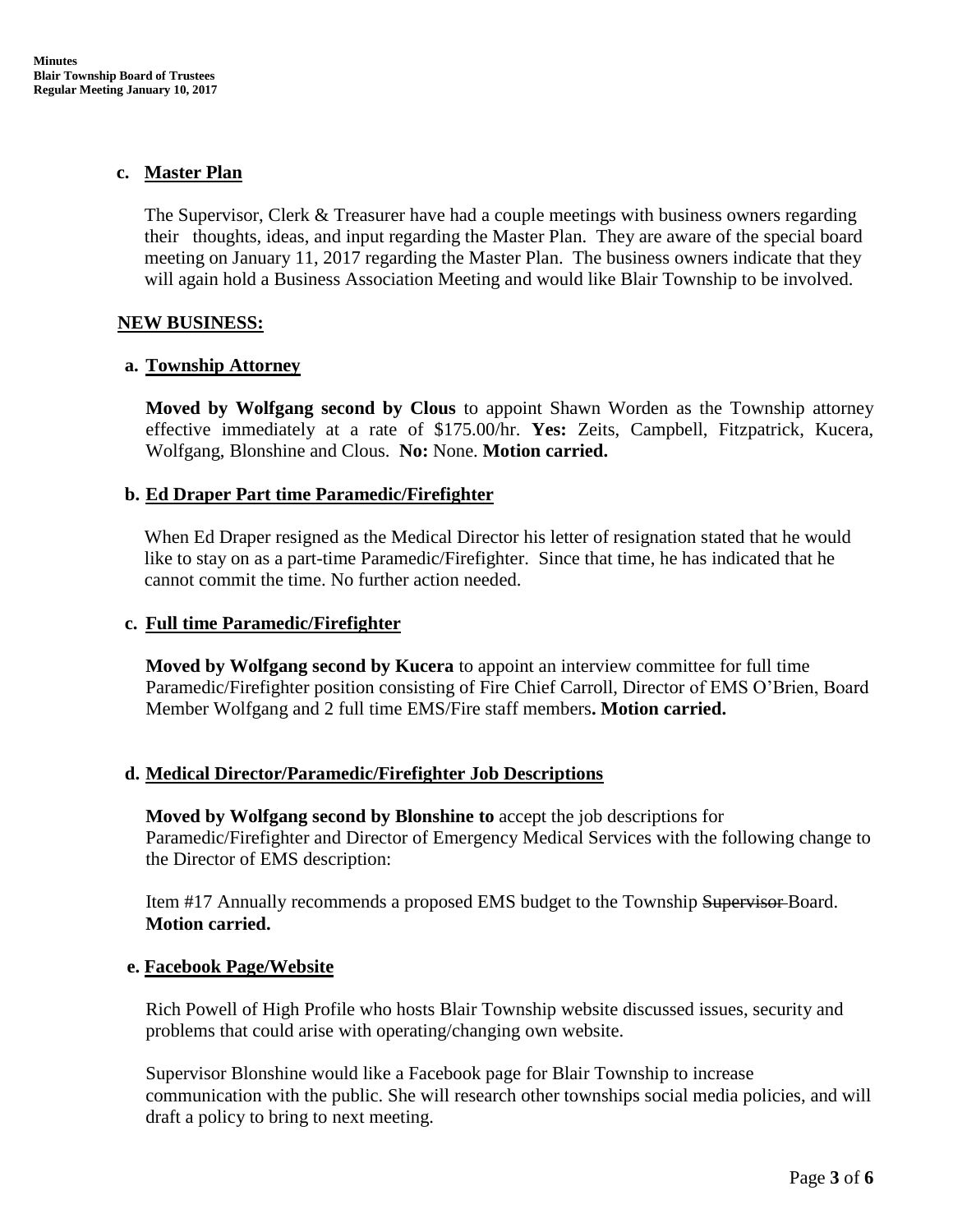## **f. Appointment of Planning Commission Member**

 **Moved by Blonshine second by Kucera** to appoint Andy Nickerson to Planning Commission for a 3 year term expiring 11/30/2019. **Motion carried.**

#### **g. Appointment of Township Board Representative to Fire Board**

Chief Carroll stated that the board is complete and to keep as is. No action taken.

#### **h. Notary Public**

Supervisor Blonshine discussed the desire to have a Notary Public available at the Township for residents. Tracie Campbell and Jane Beuthin have submitted applications for approval.

#### **i. Easter Egg Hunt in the Park**

**Moved by Clous second by Fitzpatrick** to approve First Annual Easter Egg Hunt in Blair Township Park on April 8, 2017, not to exceed \$500.00 for supplies. **Yes:** Blonshine, Wolfgang, Zeits, Clous, Fitzpatrick, Kucera and Campbell. **No:** None. **Motion carried.**

#### **j. Township Clean up day**

Supervisor Blonshine will get quotes and revisit at budget time.

### **k. Retirement Plan-Medical Director**

 **Moved by Wolfgang second by Blonshine** to allow Director of EMS Dan O'Brien to continue contributing employee portion to MERS. **Motion carried.**

### **l. MERS Retirement for Township Employees**

**Moved by Wolfgang second by Clous** to switch Township employees from North American Life Annuity to MERS 457B Plan effective with the next pay period. Township will still contribute 11%. **Yes:** Campbell, Zeits, Wolfgang, Blonshine, Clous, Kucera and Fitzpatrick. **No:** None. **Motion carried.**

### **m. FICA Budget Amendments**

**Moved by Fitzpatrick second by Clous** to move FICA from each cost center to Township Board FICA line item. **Yes:** Clous, Blonshine, Zeits, Campbell, Fitzpatrick, Wolfgang and Kucera. **No:** None. **Motion carried.**

### **n. Cell Phone Reimbursement-Medical Director & Fire Chief**

**Moved by Clous second by Fitzpatrick** to reimburse Medical Director and Fire Chief \$50.00 a month towards cell phone, as they are on call 24/7. **Yes:** Blonshine, Zeits, Campbell, Fitzpatrick, Wolfgang, Kucera and Clous. **No:** None. **Motion carried.**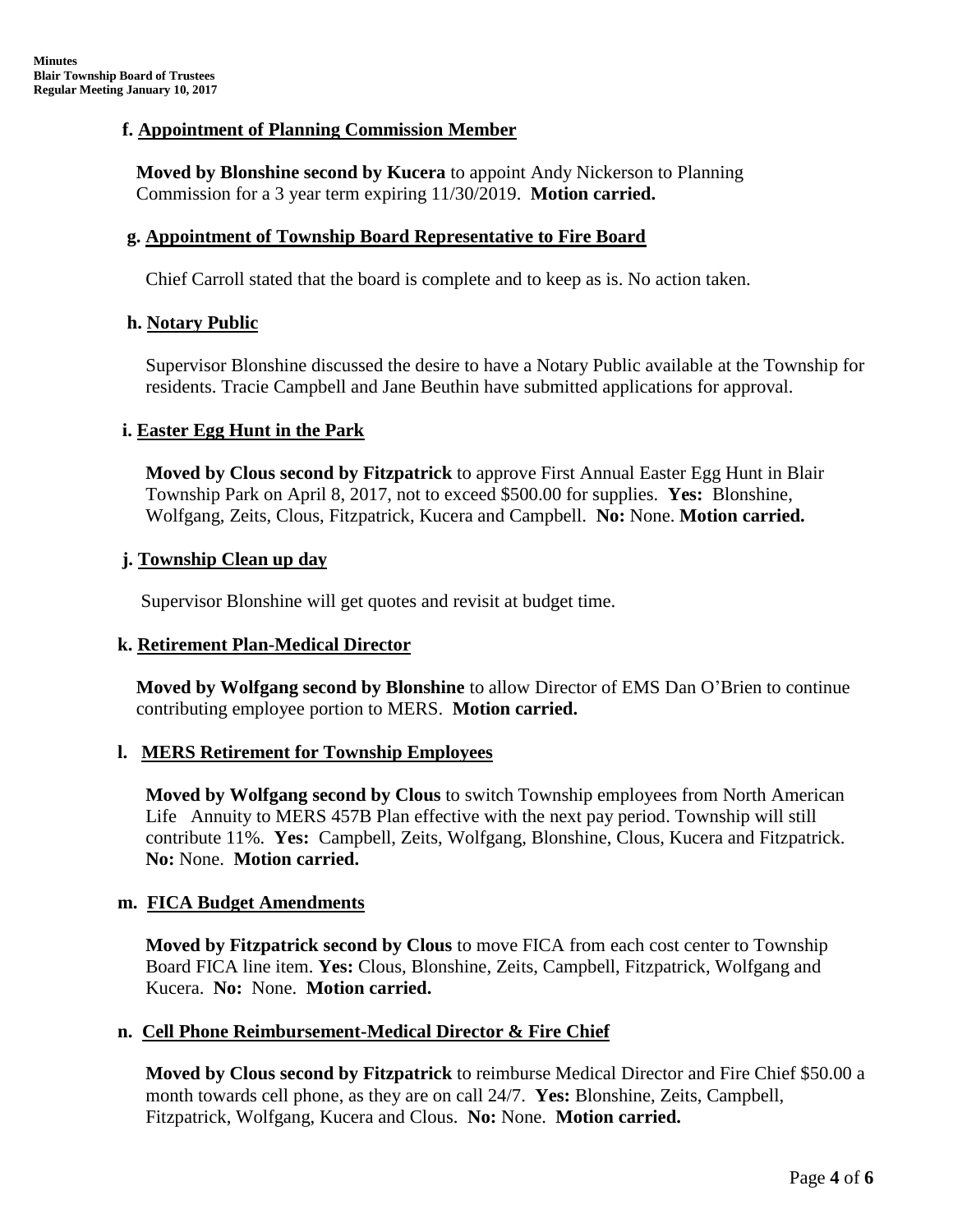### **o. MAMC Clerk's Institute**

**Moved by Blonshine second by Zeits** to allow Board Member Wolfgang to attend Clerk's Institute, not to exceed \$1105.00. **Yes:** Zeits, Campbell, Fitzpatrick, Wolfgang, Kucera, Clous, Blonshine. **No:** None. **Motion carried.**

### **p. BS & A Quote**

**Moved by Wolfgang second by Clous** to purchase BS & A software and move \$15,000 from Contingency to Town Board other services line item for BS & A software with the balance to be budgeted in the 2017/2018 fiscal year. **Yes:** Campbell, Fitzpatrick, Wolfgang, Kucera, Clous, Blonshine, Zeits. **No:** None. **Motion carried.**

#### **q. MTA Conference in Lansing**

**Moved by Clous second by Blonshine** to approve attending the MTA Conference in Lansing. **Yes:** Fitzpatrick, Wolfgang, Kucera, Clous, Blonshine, Zeits, Campbell. **No:** None. **Motion carried.**

 Recess @ 8:02 pm. Reconvened @ 8:12pm

#### **r. Possible Land Acquisition**

**Moved by Clous second by Zeits** to go into closed to discuss the possible land acquisition. **Yes:** Wolfgang, Zeits, Clous, Fitzpatrick, Blonshine, Campbell, Kucera. **No:** None. **Motion carried.**

 Closed regular meeting at 8:13 pm. Went into to closed session at 8:13pm. Came out of closed session at 8:36pm.

**Moved by Clous second by Zeits** to come out of closed session. **Motion carried.**

**Moved by Clous second by Blonshine** to open regular meeting @ 8:37pm. **Motion carried.**

**Moved by Wolfgang and second by Fitzpatrick** to approve the minutes of the closed session. **Yes:** Wolfgang, Zeits, Clous, Fitzpatrick, Blonshine, Campbell and Kucera. **Motion carried.**

#### **s. Surplus Thermal Imaging Camera**

**Moved by Wolfgang second by Zeits** to declare one MSA Evolution 5000 Thermal Imaging Camera as surplus and advertise with a minimum bid to \$800.00. **Yes:** Kucera, Campbell, Fitzpatrick, Clous, Blonshine, Wolfgang, Zeits. **No:** None. **Motion carried.**